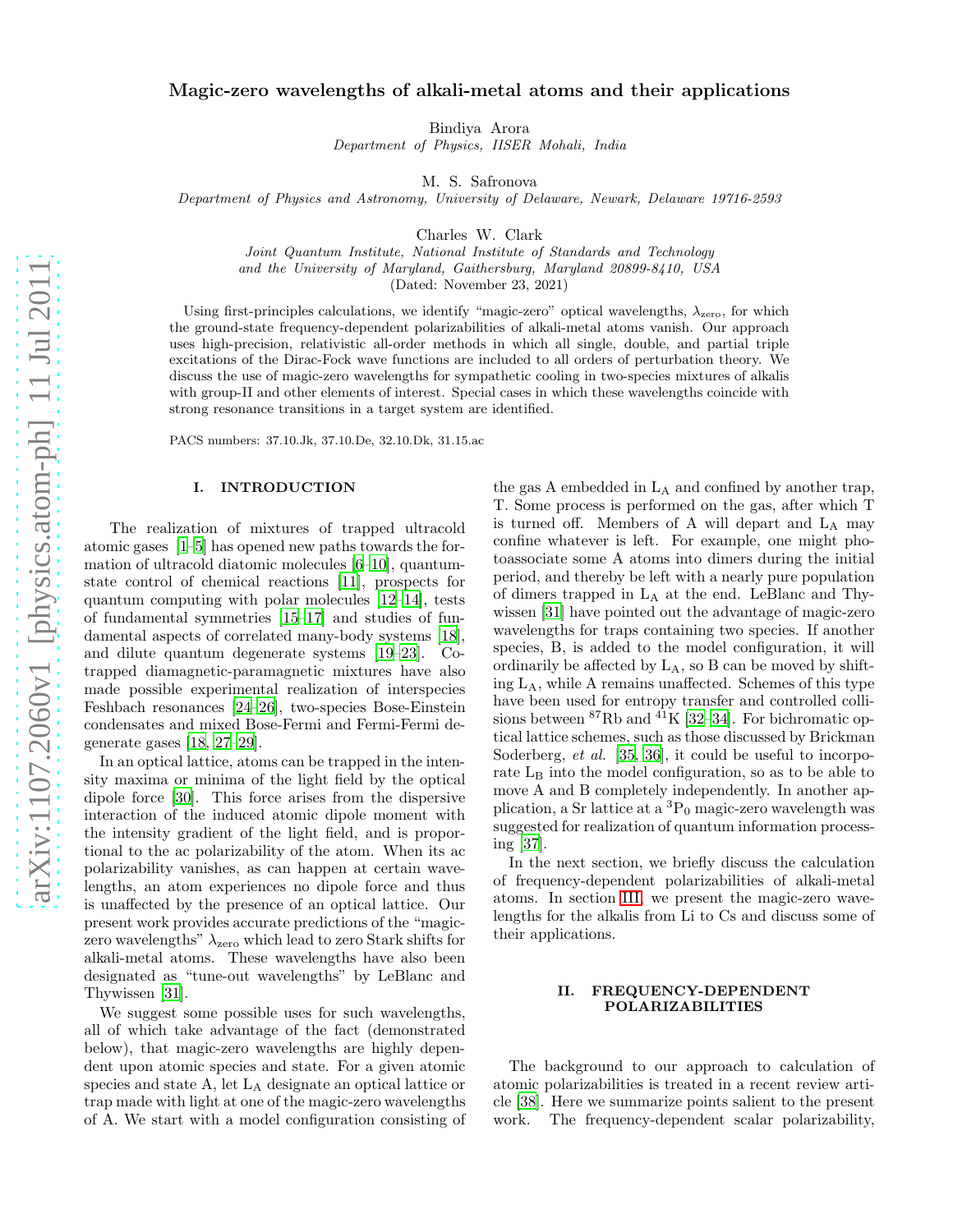$\alpha_0^v(\omega)$ , of an alkali-metal atom in its ground state v may be separated into a contribution from the core electrons,  $\alpha_{\rm core}$ , a core modification due to the valence electron,  $\alpha_{vc}$ , and a contribution from the valence electron,  $\alpha_v(\omega)$ . Since core electrons have excitation energies in the farultraviolet region of the spectrum, the core polarizability dependends weakly on  $\omega$  for the optical frequencies treated here. Therefore, we approximate the core polarizability by its dc value as calculated in the random-phase approximation (RPA) [\[39\]](#page-5-10), an approach that has been quite successful in previous applications. The core polarizability is corrected for Pauli blocking of core-valence excitations by introducing an extra term  $\alpha_{vc}$ . For consistency, this is also calculated in RPA. Therefore, the ground state polarizability may be separated as

$$
\alpha_0(\omega) = \alpha_{\text{core}} + \alpha_{vc} + \alpha_0^v(\omega). \tag{1}
$$

The valence contribution to the static ac polarizability is calculated using the sum-over-states approach [\[40\]](#page-5-11):

<span id="page-1-0"></span>
$$
\alpha_0^v(\omega) = \frac{2}{3(2j_v + 1)} \sum_k \frac{\langle k \, ||D|| \, v \rangle^2 (E_k - E_v)}{(E_k - E_v)^2 - \omega^2},\qquad(2)
$$

where  $\langle k \| D \| v \rangle$  is the reduced electric-dipole (E1) matrix element. In this equation,  $\omega$  is assumed to be at least several linewidths off resonance with the corresponding transitions. Unless stated otherwise, we use the conventional system of atomic units, a.u., in which  $e, m_e, 4\pi\epsilon_0$  and the reduced Planck constant  $\hbar$  have the numerical value 1. Polarizability in a.u. has the dimension of volume, and its numerical values presented here are expressed in units of  $a_0^3$ , where  $a_0 \approx 0.052918$  nm is the Bohr radius. The atomic units for  $\alpha$  can be converted to SI units via  $\alpha/h$  [Hz/(V/m)<sup>2</sup>]=2.48832×10<sup>-8</sup> $\alpha$  [a.u.], where the conversion coefficient is  $4\pi\epsilon_0 a_0^3/h$  and the Planck constant h is factored out.

The calculation of the ground state frequencydependent polarizabilities in alkali-metal atoms has been previously discussed in [\[41,](#page-5-12) [42\]](#page-5-13), and we give only brief summary of the approach. The sum over intermediate  $k$  states in Eq. [\(2\)](#page-1-0) converges rapidly. Therefore, we separate the valence state polarizability into two parts,  $\alpha_{\text{main}}$ , containing the contributions from the few lowest np states, and the remainder,  $\alpha_{\text{tail}}$ . We note that our calculations are carried out with the finite basis set constructed using B-splines [\[43](#page-5-14)] making the sum finite. In the calculation of  $\alpha_{\text{main}}$ , we use the experimental values compiled in Ref. [\[44\]](#page-5-15) along with their uncertainties for the first  $ns - np$  matrix elements, for example the  $4s - 4p_i$  matrix elements in K. For all other terms, we use the relativistic all-order values [\[44,](#page-5-15) [45\]](#page-5-16) of the matrix elements and the experimental values of the energies [\[46](#page-5-17)– [48\]](#page-5-18). In the relativistic all-order method, all single-double (SD) or single-double and partial valence triple (SDpT) excitations of the Dirac-Fock (DF) wave function are included to all orders of perturbation theory [\[40](#page-5-11), [44,](#page-5-15) [49\]](#page-5-19). We conduct additional semi-empirical scaling of our allorder values  $(SD_{sc})$  where we expect scaled values to be

<span id="page-1-1"></span>TABLE I:  $5s - np$  contributions to the frequency-dependent polarizability of the ground state of Rb at  $\lambda$ zero =  $423.0448$  nm = 1/(23638.16 cm<sup>-1</sup>). Absolute values of electric-dipole matrix elements are expressed in a.u.  $(ea_0)$ , and the corresponding energy differences are expressed in conventional wavenumber units  $\text{(cm}^{-1})$ .

| Contribution             | $ \langle 5s  D  np_{1/2}\rangle $ | $E_{np_j}-E_{5s}$ | $\alpha_0$ |
|--------------------------|------------------------------------|-------------------|------------|
| $5p_{1/2}$               | 4.231                              | 12579.0           | $-41.130$  |
| $6p_{1/2}$               | 0.325                              | 23715.1           | 50.235     |
| $7p_{1/2}$               | 0.115                              | 27835.0           | 0.124      |
| $8p_{1/2}$               | 0.059                              | 29835.0           | 0.023      |
| $np_{1/2}$ tail          |                                    |                   | 0.085      |
| $5p_{3/2}$               | 5.978                              | 12816.5           | $-84.938$  |
| $6p_{3/2}$               | 0.528                              | 23792.6           | 66.140     |
| $7p_{3/2}$               | 0.202                              | 27870.1           | 0.383      |
| $8p_{3/2}$               | 0.111                              | 29853.8           | 0.081      |
| $np_{3/2}$ tail          |                                    |                   | 0.285      |
| $\alpha$ core            |                                    |                   | 9.076      |
| $\alpha_{vc}$            |                                    |                   | $-0.367$   |
| $\alpha_0^v$             |                                    |                   | $-8.712$   |
| Total $\alpha_0(\omega)$ |                                    |                   | 0.00       |



<span id="page-1-2"></span>FIG. 1: The frequency-dependent polarizability of the Rb ground state. The first two zero-magic wavelengths are marked with arrows.

more accurate or for more accurate evaluation of the uncertainties. Our scaling procedure and evaluation of the uncertainties of the all-order results have been recently discussed in Ref. [\[50](#page-5-20)]. Briefly, the uncertainties of the allorder matrix elements are given by the spread of their SD, SDpT,  $SD_{sc}$  and  $SDpT_{sc}$  values. These are also used to calculate the uncertainties in the state-by-state contributions to the frequency-dependent polarizability. The tail contributions,  $\alpha_{tail}$ , are calculated in the DF approximation using complete basis set functions that are linear combinations of B-splines [\[51\]](#page-5-21). In the cases treated here, the tail contribution is of the order of 1% of the net va-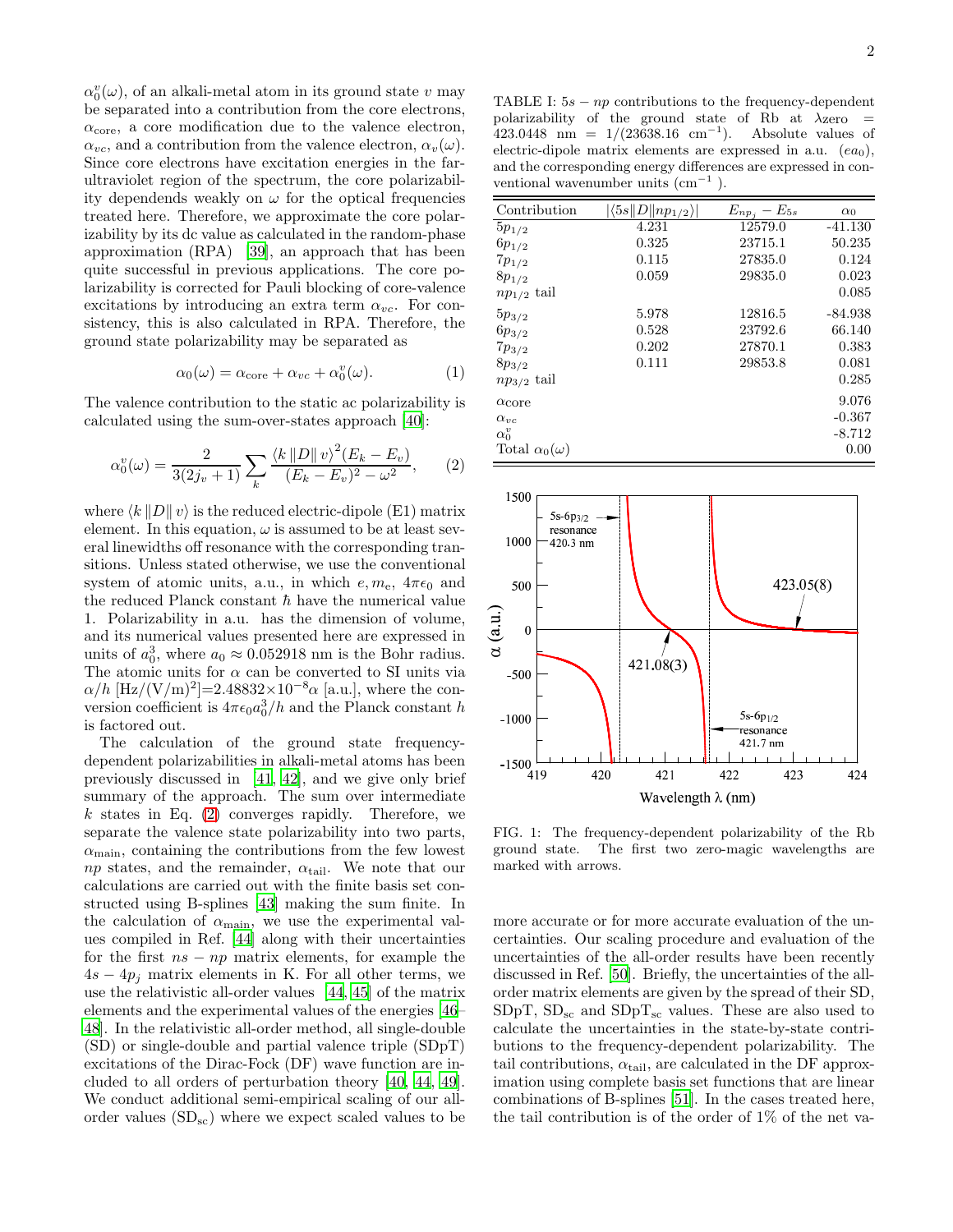<span id="page-2-1"></span>TABLE II: Magic-zero wavelengths  $\lambda_{\text{zero}}$  for alkali-metal atoms from Li to Cs. The resonant wavelengths  $\lambda_{\text{res}}$  for relevant transitions are also listed. The wavelengths (in vacuum) are given in nm.

| Atom            | Resonance                          | $\lambda_{\rm res}$  | $\lambda_{\rm zero}$ |
|-----------------|------------------------------------|----------------------|----------------------|
| $^6\mathrm{Li}$ | $\sqrt{2s-2p_{1/2}}$               | 670.992478           |                      |
|                 | $2s - 2p_{3/2}$                    | 670.977380           | 670.987445(1)        |
| ${\rm^7Li}$     | $\frac{2s-2p_{1/2}}{2}$            | 670.976658           |                      |
|                 | $2s - 2p_{3/2}$                    | 670.961561           | 670.971626(1)        |
| Li              |                                    |                      | 324.18(6)            |
|                 | $2s - 3p_{1/2}$<br>$2s - 3p_{3/2}$ | 323.3576<br>323.3566 |                      |
|                 |                                    |                      | 274.911(7)           |
|                 | $2s - 4p_{1/2}$                    | 274.2001             |                      |
| Na              | $\sqrt{3s-3p_{1/2}}$               | 589.7558             |                      |
|                 |                                    |                      | 589.5565(3)          |
|                 | $3s - 3p_{3/2}$                    | 589.1583             |                      |
|                 | $3s - 4p_{1/2}$                    | 330.3929             | 331.905(3)           |
|                 |                                    |                      | 330.3723             |
|                 | $3s - 4p_{3/2}$                    | 330.3319             |                      |
|                 |                                    |                      | 285.5817(8)          |
|                 | $3s - 5p_{1/2}$                    | 285.3850             |                      |
| K               | $4s - 4p_{1/2}$                    | 770.1083             |                      |
|                 | $4s - 4p_{3/2}$                    | 766.7009             | 768.971(3)           |
|                 |                                    |                      | 405.98(4)            |
|                 | $4s - 5p_{1/2}$                    | 404.8356             |                      |
|                 |                                    |                      | 404.72(4)            |
|                 | $4s - 5p_{3/2}$                    | 404.5285             | 344.933(1)           |
|                 | $4s - 6p_{1/2}$                    | 344.8363             |                      |
| Rb              | $5s - 5p_{1/2}$                    | 794.9789             |                      |
|                 |                                    |                      | 790.034(7)           |
|                 | $5s - 5p_{3/2}$                    | 780.2415             |                      |
|                 |                                    |                      | 423.05(8)            |
|                 | $5s - 6p_{1/2}$                    | 421.6726             | 421.08(3)            |
|                 | $5s - 6p_{3/2}$                    | 420.2989             |                      |
|                 |                                    |                      | 359.42(3)            |
|                 | $5s - 7p_{1/2}$                    | 359.2593             |                      |
| $\mathrm{Cs}$   | $\overline{6s} - 6p_{1/2}$         | 894.5929             |                      |
|                 | $6s - 6p_{3/2}$                    | 852.3472             | 880.25(4)            |
|                 |                                    |                      | 460.22(2)            |
|                 | $6s - 7p_{1/2}$                    | 459.4459             |                      |
|                 |                                    |                      | 457.31(3)            |
|                 | $6s - 7p_{3/2}$                    | 455.6557             |                      |
|                 | $6s - 8p_{1/2}$                    |                      | 389.029(4)           |
|                 |                                    | 388.9714             |                      |

lence contribution  $\alpha_0^v$ .

We define the magic-zero wavelength  $\lambda_{\text{zero}}$  as the wavelength where the ac polarizability of the ground state vanishes. In practice, we calculated  $\alpha_0(\omega)$  for a range of values in the vicinity of relevant resonances and identified values of  $\omega$  where the polarizability turned to zero

with sufficient numerical accuracy.

We illustrate the cancellation of all contributions to  $5s$ Rb polarizability at  $\lambda_{\rm zero} = 423.0448$  nm in Table [I.](#page-1-1) Since this wavelength is between  $5s - 5p_{3/2}$  and  $5s - 6p_{1/2}$ resonances, the contributions of the  $5p_i$  and  $6p_i$  terms strongly dominate. However, the contribution from the core is significant (11% of the largest valence term). This table shows that  $\lambda_{\text{zero}}$  is located where the valence contribution to the polarizability cancels the adjusted core contribution, a feature that is common to all the cases treated here. The zero crossing point is in the close vicinity of the  $5s - 6p_{1/2}$  resonance owing to the relative size of the  $5s - 5p_j$  and  $5s - 6p_j$  reduced electric-dipole matrix elements given in the second column of Table [I.](#page-1-1) The 5s−6p matrix elements are more than an order of magnitude smaller than the  $5s-5p$  matrix elements. Since polarizability contributions are proportional to the square of the matrix element, the denominators of the  $6p_i$  terms have to become very small to cancel out the  $5p$  contributions.

This magic-zero wavelength is illustrated in Fig. [1](#page-1-2) where we plot ground-state polarizability of Rb atom in a.u. in the vicinity of the  $5s - 6p_j$  resonances. Another zero crossing point shown in the figure is located between  $5s - 6p_{1/2}$  and  $5s - 6p_{3/2}$  resonances, as expected. The next magic-zero wavelength will be located close to the  $5s - 7p_{1/2}$  resonance since the values of the matrix elements continue to decrease with n.

### <span id="page-2-0"></span>III. RESULTS AND APPLICATIONS

In Table [II,](#page-2-1) we list the vacuum  $\lambda_{\text{zero}}$  wavelengths for alkali-metal atoms from Li to Cs. For convenience of presentation, we also list the resonant wavelength  $\lambda_{\text{res}}$  in vacuum in the relevant range of wavelengths. We order the lists of the resonant wavelengths and  $\lambda_{\text{zero}}$  to indicate the respective placements of  $\lambda$ <sub>zero</sub> and their distances from resonances. The resonant vacuum wavelength values are obtained from energy levels from National Institute of Standards and Technology (NIST) database [\[46](#page-5-17)] with the exception of the  $2s - 2p_{1/2}$  and  $2s - 2p_{3/2}$  transition wavelengths for <sup>6</sup>Li and <sup>7</sup>Li that are taken from recent measurements [\[52\]](#page-5-22).

Since alkali ground states have electric dipole transitions only to p states, their polarizabilities will cross zero only between two  $ns - n'p$  resonances. We set the wavelength of the  $ns - (n+2)p_{1/2}$  resonance as a lower wavelength bound for our search. The fine structure of the  $(n+2)p$  level is sufficiently small for all alkalis to make the zero point between  $ns-(n+2)p_{1/2}$  and  $ns-(n+2)p_{3/2}$ relatively difficult to use in practice, so we do not list it. We omit the  $\lambda_{\text{zero}}$  between  $2s - 3p_j$  resonances for the same reason. The wavelengths of the next zero-crossing near the  $ns - (n + 3)p_{1/2}$  resonances are in the ultraviolet, and not as readily accessible in most laboratories, so we have not calculated them. However, this would be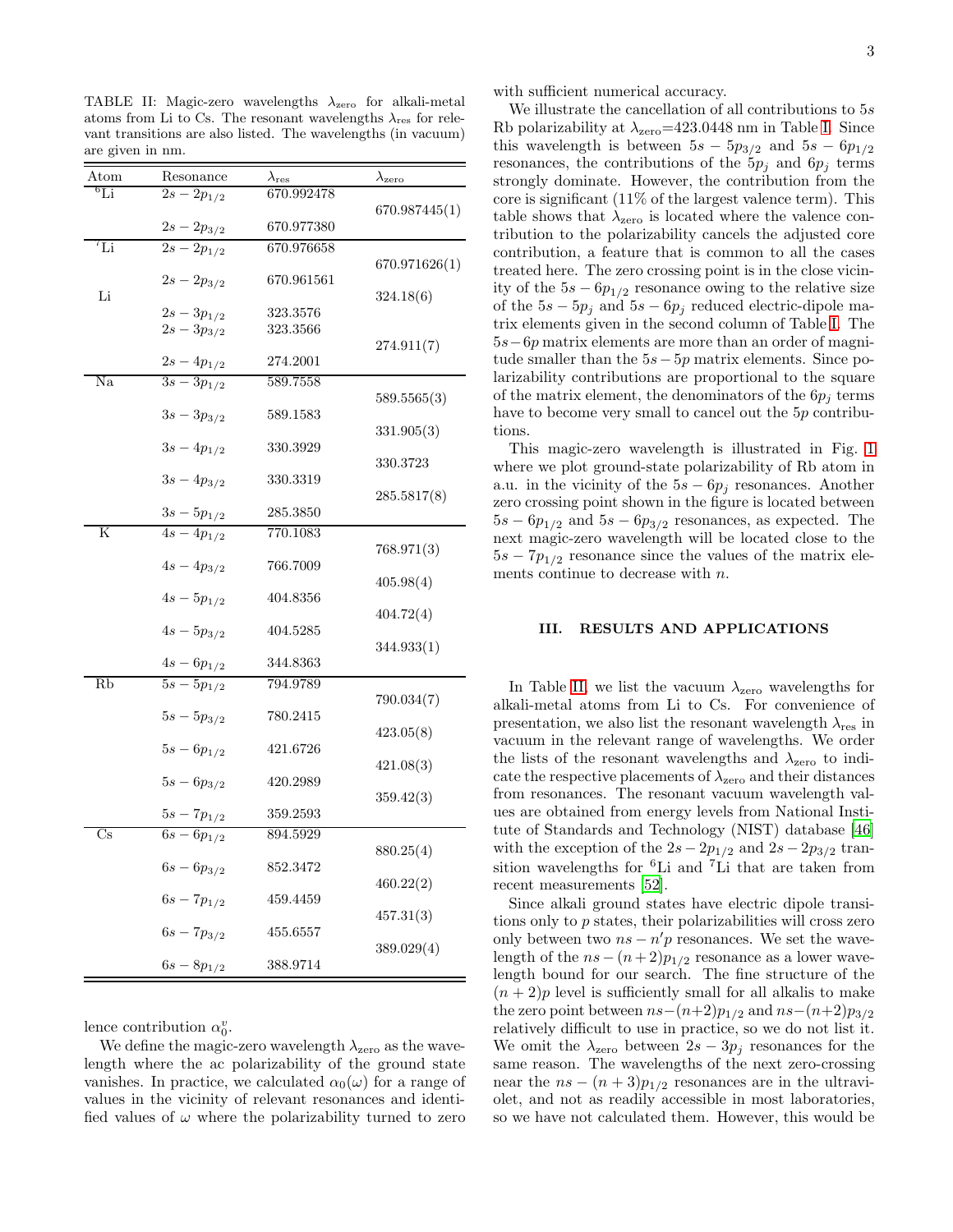<span id="page-3-0"></span>TABLE III: Wavelength (in vacuum) of selected transitions in Mg, Ca, Zn, Cd, Sr, Ba, Hg, Yb, Dy, Ho, and Er in nm.

| Atom                   | Transition                                                                 | Wavelength | Transition                        | Wavelength |
|------------------------|----------------------------------------------------------------------------|------------|-----------------------------------|------------|
| $\overline{\text{Mg}}$ | $3s^2$ ${}^1S_0 - 3s3p$ ${}^1P_1$                                          | 285.3      | $3s^2$ ${}^1S_0 - 3s3p$ ${}^3P_1$ | 457.2      |
| Ca                     | $4s^2$ ${}^1S_0 - 4s4p$ ${}^1P_1$                                          | 422.8      | $4s^2$ ${}^1S_0 - 4s4p$ ${}^3P_1$ | 657.5      |
| <b>Sr</b>              | $5s^2$ ${}^1S_0 - 5s5p$ ${}^1P_1$                                          | 460.9      | $5s^2$ ${}^1S_0 - 5s5p$ ${}^3P_1$ | 689.5      |
| Ba                     | $6s^2$ ${}^1S_0 - 6s6p$ ${}^1P_1$                                          | 553.7      | $6s^2$ ${}^1S_0 - 6s6p$ ${}^3P_1$ | 791.4      |
| Zn                     | $4s^2$ ${}^1S_0 - 4s4p$ ${}^1P_1$                                          | 213.9      | $4s^2$ ${}^1S_0 - 4s4p$ ${}^3P_1$ | 307.7      |
| $_{\rm Cd}$            | $5s^2$ ${}^1S_0 - 5s5p$ ${}^1P_1$                                          | 228.9      | $5s^2$ ${}^1S_0 - 5s5p$ ${}^3P_1$ | 326.2      |
| Hg                     | $6s^2$ ${}^1S_0 - 6s6p$ ${}^1P_1$                                          | 184.9      | $6s^2$ ${}^1S_0 - 6s6p$ ${}^3P_1$ | 253.7      |
| Yb                     | $6s^2$ ${}^1S_0 - 6s6p$ ${}^1P_1$                                          | 398.9      | $6s^2$ ${}^1S_0 - 6s6p$ ${}^3P_1$ | 555.8      |
| $\mathbf{D}\mathbf{v}$ | $4f^{10}6s^2$ $^5I_8 - 4f^{10}({^5I_8})$ 6s6p $(^1P_1)$ $J = 9$            | 421.3      |                                   |            |
| Er                     | $4f^{12}6s^2$ $^3H_6 - 4f^{11}(^3H_6)$ 6s6p $(^3P_1)$ $J = 7$              | 582.8      |                                   |            |
| Ho                     | $4f^{11}6s^2$ $^4I_{15/2} - 4f^{11}(^4I_{15/2})$ 6s6p $(^3P_1)$ $J = 17/2$ | 598.5      |                                   |            |
| Ho                     | $4f^{11}6s^2$ $^4I_{15/2} - 4f^{11}(^4I_{15/2})$ 6s6p $(^1P_1)$ $J = 13/2$ | 416.4      |                                   |            |

a routine matter for future work. There are no  $\lambda_{\text{zero}}$  at wavelengths greater than those of the primary  $ns - np_{1/2}$ resonances. Within these constraints, we have found four  $\lambda_{\text{zero}}$  for Na, K, Rb, and Cs and three  $\lambda_{\text{zero}}$  for Li, as shown in Table [I.](#page-1-1)

The stated uncertainties in the  $\lambda_{\text{zero}}$  values are taken to be the maximum difference between the central value and the crossing of the  $\alpha_0 \pm \delta \alpha_0$  with zero, where  $\delta \alpha_0$  is the uncertainty in the ground state polarizability value at that wavelength. The uncertainties in the values of polarizabilities are obtained by adding uncertainties in the individual polarizability contributions in quadrature.

We find small but significant differences in the first magic wavelengths of <sup>6</sup>Li and <sup>7</sup>Li due to the isotope shift. These values refer to the centers of gravity of all hyperfine states and do not take into account the hyperfine structure. Therefore, this  $\lambda_{\text{zero}}$  and the corresponding  $2s - 2p_i$  resonance wavelengths are listed separately. We verified that isotope shift of the  $2s - 2p$  traditions in Li does not affect the next magic wavelength, 324.18(6)nm, so we use NIST data for the other transitions. We also investigated possible dependence of the first magic-zero wavelengths on the isotope shift for  ${}^{39}K$ ,  ${}^{40}K$ ,  ${}^{41}K$  and <sup>85</sup>Rb, <sup>87</sup>Rb. The D1 (4s – 4p<sub>1/2</sub>) and D2 (4s – 4p<sub>3/2</sub>) line wavelengths for  ${}^{39}K$ ,  ${}^{40}K$ , and  ${}^{41}K$  have been measured using a femtosecond laser frequency comb by Falke et al. [\[53](#page-5-23)]. We carry out three calculations of the first magic-zero wavelength using D1, D2 wavelengths for the specific isotope in our calculations. The resulting value for  ${}^{39}K$  and  ${}^{40}K$ , 768.971(3)nm, is the same as the value quoted in Table [II.](#page-2-1) The  $^{41}$ K value is 768.970(3)nm, with the difference being well below our quoted uncertainty. The calculations of the first magic wavelength in Rb using D1 and D2 frequencies for  $85Rb$  and  $87Rb$  listed in [\[54,](#page-5-24) [55\]](#page-5-25) gave results identical to result from Table [II,](#page-2-1) 790.034(7)nm that was obtained using NIST data. We note that our values for the first magic wavelengths are in good agreement with LeBlanc and Thywissen [\[31\]](#page-5-3) calculations with the exception of their value for  ${}^{40}$ K.

The first magic-zero wavelength in Rb has been measured to be  $789.85(1)$ nm in [\[32\]](#page-5-4). Some discrepancy with

our result is most likely due to approximate linear polarization of the beam in [\[32](#page-5-4)]. The difference is compatible with a shift in the magic zero wavelength caused by few percent spurious  $\sigma^-$  polarization component [\[56\]](#page-5-26).

Below, we identify two main applications of magiczero wavelengths. First, these wavelengths are advantageous for cooling of group-II and other more complicated atoms, by sympathetic cooling using an accompanying alkali atom.

Recently, group II atoms have been the subject of various experiments and proposals in atomic clock research and quantum information. BEC of  $84$ Sr has been reported recently by two groups [\[57,](#page-5-27) [58](#page-5-28)]. The element Yb has four boson and two fermion isotopes, all of which have been cooled into the microkelvin range. Several exciting new prospects for quantum information processing with the ground state nuclear spin have recently been identified in group II elements [\[37\]](#page-5-8). Also, Sr or Yb are useful for polarized mixtures of fermions, or Bose-Fermi mixtures, where isotopic mixtures can be studied.

More complex systems have become of interest in the development of frequency standards and quantum information processing schemes. For example, the rare earth holmium is a candidate for quantum information applications [\[59\]](#page-5-29) due to its rich ground-state hyperfine structure. Erbium has been a subject of recent experimental work [\[60](#page-5-30), [61\]](#page-5-31), stimulated by its possible use in a variety of applications, including narrow linewidth laser cooling and spectroscopy, unique collision studies, and degenerate bosonic and fermionic gases with long-range magnetic dipole coupling.

Some species, particularly fermions, are difficult to cool by themselves due to unfavorable ultracold collisional dynamics. In such cases, it may be possible to use sympathetic cooling in a mixture of the target species and one of the alkalis, where the alkali-metal atom is cooled directly by standard techniques. This has recently been demonstrated in Yb:Rb mixtures [\[62](#page-5-32)]. Use of  $\lambda$ <sub>zero</sub> trap wavelengths could allow one to release alkali atoms after the target atoms of the other species are sufficiently cold, in a hybrid trap configuration that combines op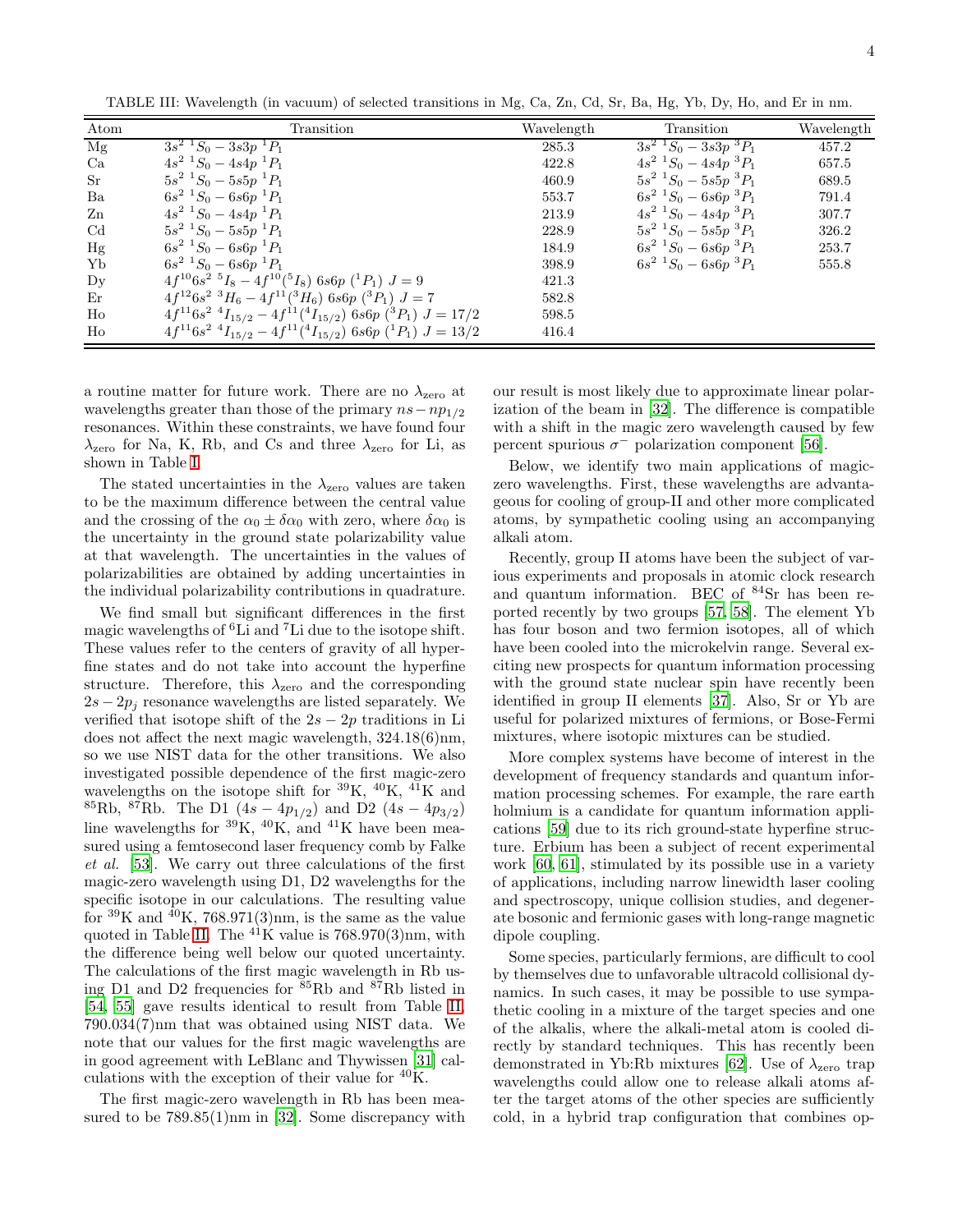tical and magnetic traps or bichromatic optical traps. If the final trap configuration utilizes a  $\lambda_{\text{zero}}$  wavelength, strong trapping of the target atom is possible while alkali atoms will be released by turning off its separate trapping potential. Since placement of the resonances varies significantly among the alkali-metal atoms, a wide range of  $\lambda_{\text{zero}}$  is available as shown in Table [III.](#page-3-0)

We list the resonant wavelengths for variety of atomic systems in Table [III.](#page-3-0) For consistency with the other tables, we list vacuum wavelengths obtained from the NIST energy levels database [\[48\]](#page-5-18). Comparing Tables [II](#page-2-1) and [III](#page-3-0) yields many instances of resonant transitions that are very close to  $\lambda_{\text{zero}}$ . Here are few of the very close cases: Mg 285.3 - Na 285.6, Sr 460.9 - Cs 460.2, Dy 421.3 - Rb 421.1, Ho 598.5 - Na 589.6.

Magic-zero wavelength laser light may be also useful in three-species cooling schemes such as reported in Ref. [\[63](#page-5-33)] by allowing easy release of one of the species from the trap. The work [\[63\]](#page-5-33) demonstrated that the efficiency of sympathetic cooling of the  ${}^{6}$ Li gas by  ${}^{87}$ Rb was increased by the presence of  $40K$  through catalytic cooling.

Measurements of the magic-zero wavelengths may be used as high-precision benchmark tests of theory and determination of the excited-state matrix elements that are difficult to measure by other methods. Matrix elements of  $ns - n'p$  transitions of alkali-metal atoms, where ns is the ground state, are difficult to calculate accurately owing to large correlation corrections and small values of the final numbers. Experimental measurements of the  $\lambda_{\text{zero}}$  predicted in this work will serve an an excellent

- <span id="page-4-0"></span>[1] A. G. Truscott, K. E. Strecker, W. I. McAlexander, G. B. Partridge, and R. G. Hulet, Science 291, 2570 (2001).
- [2] F. Schreck, L. Khaykovich, K. L. Corwin, G. Ferrari, T. Bourdel, J. Cubizolles, and C. Salomon, Phys. Rev. Lett. 87, 080403 (2001).
- [3] G. Modugno, G. Ferrari, G. Roati, R. J. Brecha, A. Simoni, and M. Inguscio, Science 294, 1320 (2001).
- [4] V. V. Ivanov, A. Khramov, A. H. Hansen, W. H. Dowd, F. Muenchow, A. O. Jamison, and S. Gupta, Phys. Rev. Lett. 106, 153201 (2011).
- <span id="page-4-1"></span>[5] F. Baumer, F. Münchow, A. Görlitz, S. E. Maxwell, P. S. Julienne, and E. Tiesinga, ArXiv e-prints (2011), 1104.1722.
- <span id="page-4-2"></span>[6] S. B. Papp and C. E. Wieman, Phys. Rev. Lett. 97, 180404 (2006).
- [7] C. Ospelkaus, S. Ospelkaus, L. Humbert, P. Ernst, K. Sengstock, and K. Bongs, Phys. Rev. Lett. 97, 120402 (2006).
- [8] C. Ospelkaus and S. Ospelkaus, J. Phys. B 41, 203001 (2008).
- [9] K.-K. Ni, S. Ospelkaus, M. H. G. de Miranda, A. Pe'er, B. Neyenhuis, J. J. Zirbel, S. Kotochigova, P. S. Julienne, D. S. Jin, and J. Ye, Science 322, 231 (2008).
- <span id="page-4-3"></span>[10] A.-C. Voigt, M. Taglieber, L. Costa, T. Aoki, W. Wieser, T. W. Hänsch, and K. Dieckmann, Phys. Rev. Lett. 102, 020405 (2009).
- <span id="page-4-4"></span>[11] S. Ospelkaus, K.-K. Ni, D. Wang, M. H. G. de Miranda,

benchmark test of the all-order calculations. Moreover, it will be possible to combine these measurements with theoretical calculations to infer the values of these small matrix elements. Only one high-precision measurement of such matrix elements  $(6s - 7p_i)$  transitions in Cs) has been carried out to date [\[64\]](#page-5-34).

#### IV. CONCLUSION

In summary, we calculate magic-zero wavelengths in alkali-metal atoms from Li to Cs and estimate their uncertainties. Applications of these magic wavelengths to sympathetic cooling of group-II and other more complicated atoms with alkalis are discussed. Special cases where these wavelengths coincide with strong resonance transition in group-II atoms, Yb, Dy, Ho, and Er are identified. Measurements of the magic-zero wavelengths for benchmark tests of theory and experiment are proposed.

This research was performed under the sponsorship of the US Department of Commerce, National Institute of Standards and Technology, and was supported by the National Science Foundation under Physics Frontiers Center Grant PHY-0822671. This work was performed in part under the sponsorship of the Department of Science and Technology, India. We thank Joseph Reader and Craig Sansonetti for helpful discussions.

B. Neyenhuis, G. Quemener, P. S. Julienne, J. L. Bohn, D. S. Jin, and J. Ye, Science 327, 853 (2010).

- <span id="page-4-5"></span>[12] D. DeMille, Phys. Rev. Lett. 88, 067901 (2002).
- [13] A. Micheli, G. K. Brennen, and P. Zoller, Nature Physics 2, 341 (2006).
- <span id="page-4-6"></span>[14] L. D. Carr, D. DeMille, R. V. Krems, and J. Ye, New Journal of Physics 11, 055049 (2009).
- <span id="page-4-7"></span>[15] J. J. Hudson, B. E. Sauer, M. R. Tarbutt, and E. A. Hinds, Phys. Rev. Lett. 89, 023003 (2002).
- [16] N. E. Shafer-Ray, Rhys. Rev. A **73**, 034102 (2006).
- <span id="page-4-8"></span>[17] E. R. Meyer and J. L. Bohn, Phys. Rev. A 80, 042508 (2009).
- <span id="page-4-9"></span>[18] S. Tassy, N. Nemitz, F. Baumer, C. Höhl, A. Batär, and A. Görlitz, J. Phys. B 43, 205309 (2010).
- <span id="page-4-10"></span>[19] Z. Hadzibabic, C. A. Stan, K. Dieckmann, S. Gupta, M. W. Zwierlein, A. Görlitz, and W. Ketterle, Phys. Rev. Lett. 88, 160401 (2002).
- [20] G. Roati, F. Riboli, G. Modugno, and M. Inguscio, Phys. Rev. Lett. 89, 150403 (2002).
- [21] C. A. Regal, M. Greiner, and D. S. Jin, Phys. Rev. Lett. 92, 040403 (2004).
- [22] C. Chin, M. Bartenstein, A. Altmeyer, S. Riedl, S. Jochim, J. H. Denschlag, and R. Grimm, Science 305, 1128 (2004).
- <span id="page-4-11"></span>[23] J. Kinast, S. L. Hemmer, M. E. Gehm, A. Turlapov, and J. E. Thomas, Phys. Rev. Lett. 92, 150402 (2004).
- <span id="page-4-12"></span>[24] C. A. Stan, M. W. Zwierlein, C. H. Schunck, S. M.